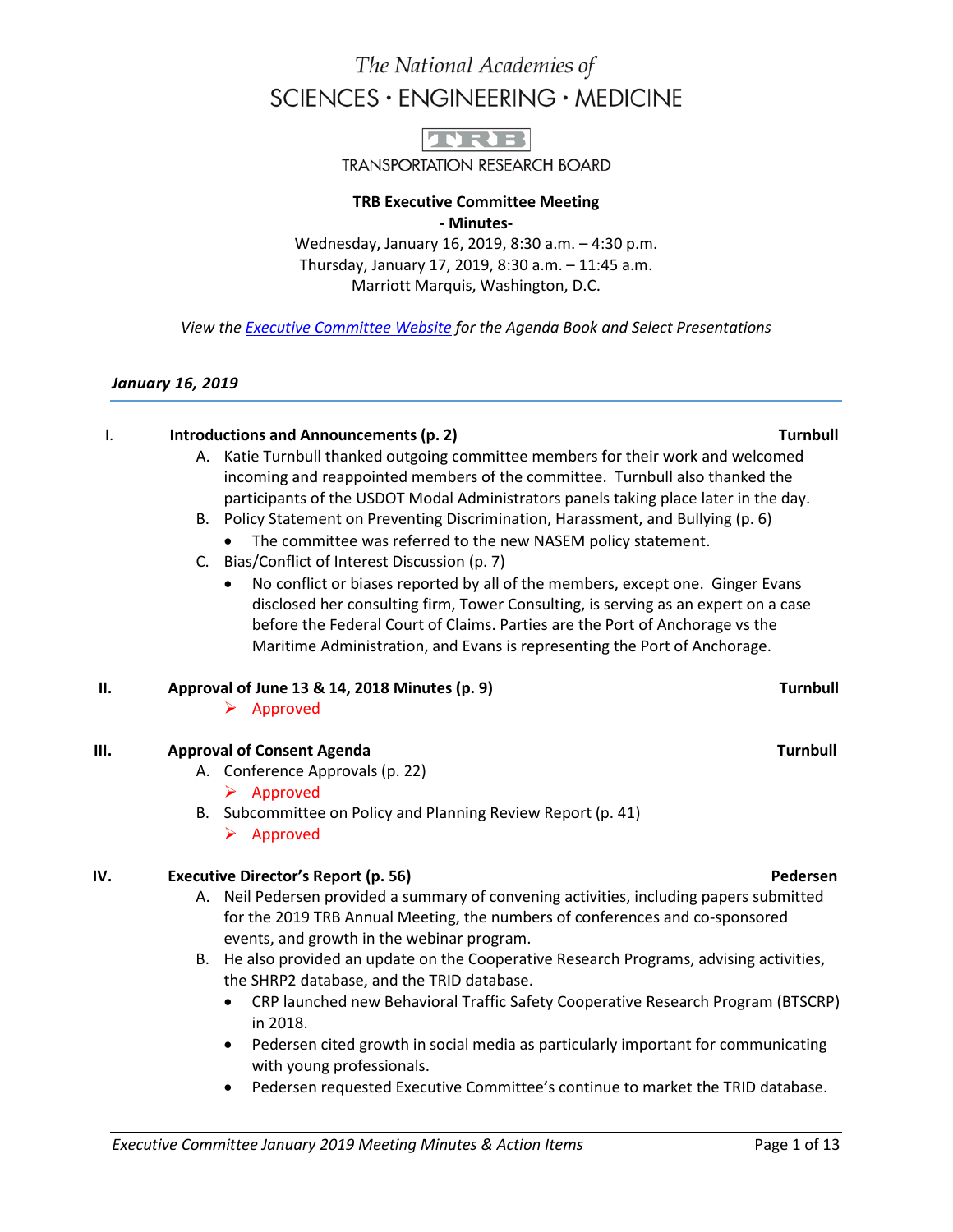## TVRE

### **TRANSPORTATION RESEARCH BOARD**

- C. Other notable 2018 milestones included the release of the Critical Issues in Transportation 2019 report and National Research Council transformation.
- D. The National Research Council issued the National Academy of Public Administration NRC product and process review report in February 2018. It called for changes to a number of the National Academies' products and processes. In response to the report's recommendations, the NRC has undertaken a "Transformation" effort. The initiatives being undertaken by the NRC will inform TRB's strategic planning effort. More information will come at the June Executive Committee meeting.
- E. The National Academies/TRB Forum on Preparing for Automated Vehicles and Shared Mobility has been going on for a year and continues to be a vibrant roundtable.
	- During the 2019 TRB Annual Meeting, meetings will discuss whether a second forum on critical issues in transportation will take place, as suggested during the October 2018 SPPR meeting.
- F. TRB has signed a Memorandum of Understanding with the Council of University Transportation Centers (CUTC). TRB is in discussion with APTA and other transportation organizations about future MOUs.
- G. Discussions are currently ongoing with the Administration about U.S. DOT's priorities to ensure TRB is responsive to its needs.
- H. Finances
	- Pedersen reported that TRB's FY 2019 and FY 2020 finances are in relatively good shape.
	- USDOT core program support will decline in TRB FY 2021 by \$900,000. TRB has been anticipating this cut and taking proactive steps. It will make decisions on raising revenue. These cuts will scale back TRB's plans to expand.
	- More financial uncertainties exist because of the possible rescission in current FAST Act and unknown funding levels in the 2020 reauthorization of the FAST Act
- I. Pedersen outlined the transitions to the leadership and membership of the Executive Committee, welcoming Vicki Aroyo as the incoming chair and Leslie Richards as the incoming vice chair of the Executive Committee.
	- Tom Menzies was named TRB's Director of the Consensus and Advisory Studies Division in 2018.
	- Mike Salamone, director of the Airport Cooperative Research Program, recently passed away.

### **V. TRB Centennial Update (p. 67) Larson**

- A. Sandra Larson reviewed the goals of the TRB Centennial celebration as well as the upcoming milestones.
	- The Centennial website will launch in 2019.
	- The history book, now in review, will debut at the 2020 Annual Meeting. In addition, a roaming history exhibit will debut at the 2020 Annual Meeting and be available to organizations that want a display at their meetings that year.
	- A TR News-themed edition will be released in September 2020.
	- A commemoration reception will take place November 11, 2020, in Washington, D.C. More details on what, when, and where to follow later this year.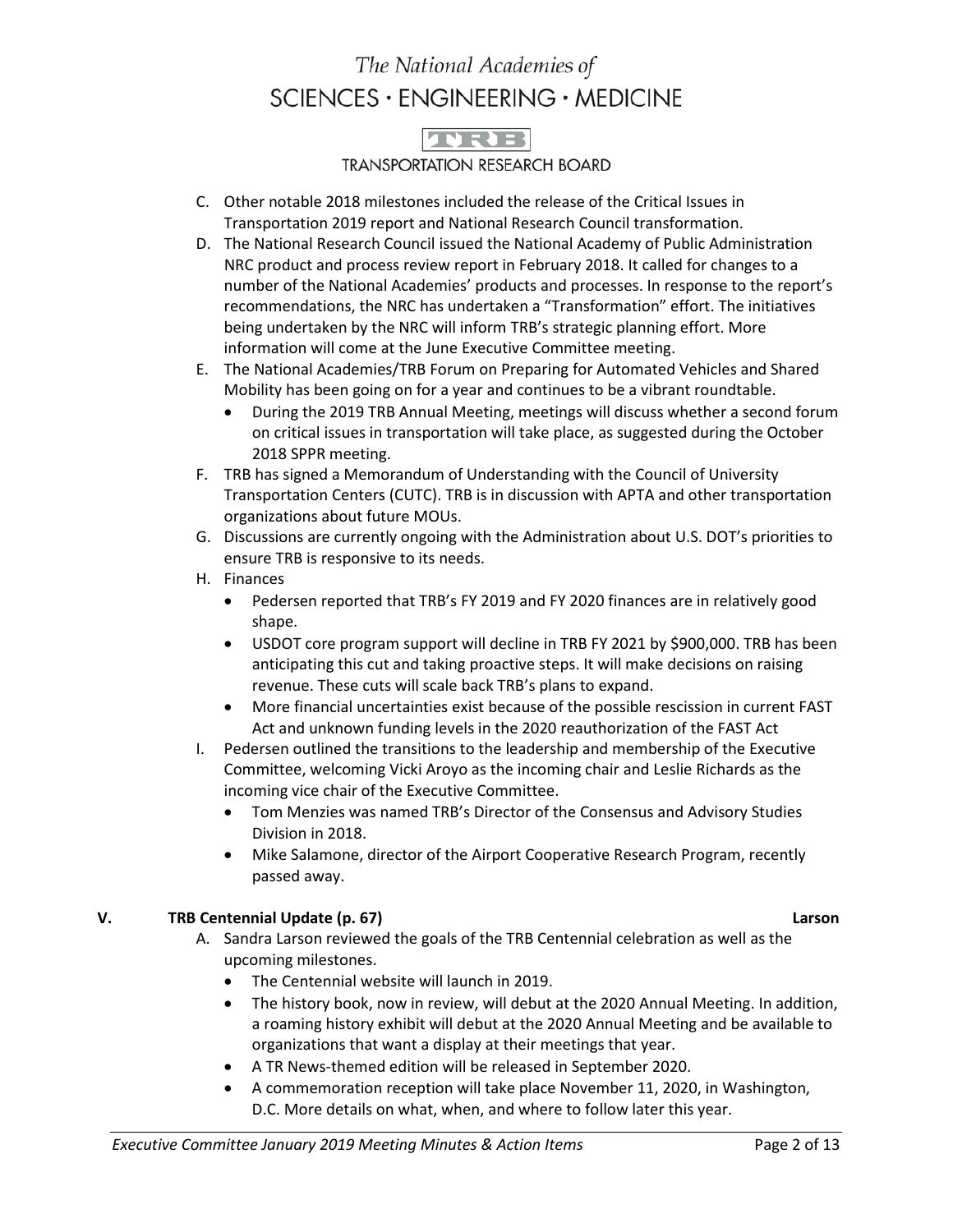

### **TRANSPORTATION RESEARCH BOARD**

- B. Century Patrons and Club
	- Efforts have raised \$150,000 so far.
	- Executive Committee members were challenged to contribute and help secure Centennial Patron contributions.
	- A 2019 fundraising campaign will use testimonials to help generate funding. The campaign will continue in the E-Newsletter and social media.

#### **VI. International Subcommittee (p. 70) Example 2 and Subset Control of the Second Subset Control of the Second Subset Control of the Second Subset Control of the Second Subset Control of the Second Subset Control of t**

- 
- A. Nathaniel Ford, the new chair of the subcommittee, recapped the committee's 2018 progress and identified data points to reflect on the impacts of TRB's programs on international audiences.
	- This past June, the subcommittee decided to collect data over the next three years on its strategic plan and report it during the January Annual Meeting.
- B. Goal 1: Engage non-U.S. colleagues and partners
	- CRP had four international research projects in 2018.
	- Shared critical issues with international partner organizations.
	- 49% of papers for 2019 Annual Meeting came from authors outside the U.S.
- C. Goal 2: Leverage bilateral relations in convening activities
	- Engaged in international conferences throughout the year (see Agenda Book p.72).
	- Joint webinar on safety that attracted over 500 attendees from 40 countries.
- D. Goal 3: Provide guidance on new international activities
	- Currently there are two letters of intent to enter into partnerships with international organizations underway. A Letter of Intent was signed with the International Transport Forum earlier during the annual meeting. Another Letter of Intent is in development with the International Civil Aviation Organization. More information will be forthcoming as progress is made.
- E. Goal 4: Facilitate cooperative international activities
	- On Sunday, the subcommittee discussed current agreements now in place. There are four Memoranda of Understanding with international partners in Europe and Asia that are under evaluation. These four will be submitted at the appropriate time for consideration and approval.
- F. 2019 Tasks
	- Considered new structure for the EU-US Transportation Research Symposiums that will let the subcommittee evaluate the needs statements for the symposium, promote the event, track progress of research, and adopt best practices.
	- Review agreements and meet mid-year to review progress on existing MOUs.
- G. Committee Comments
	- Shaheen said the incoming president of the World Conference of Transport Research, Tae Oum, is interested in more formal collaboration efforts with TRB in 2020, and approached her. Shaheen requested the subcommittee's assistance in making this connection happen.

#### **VII. Critical Issues in Transportation Update (p. 81) Sperling/Turnbull**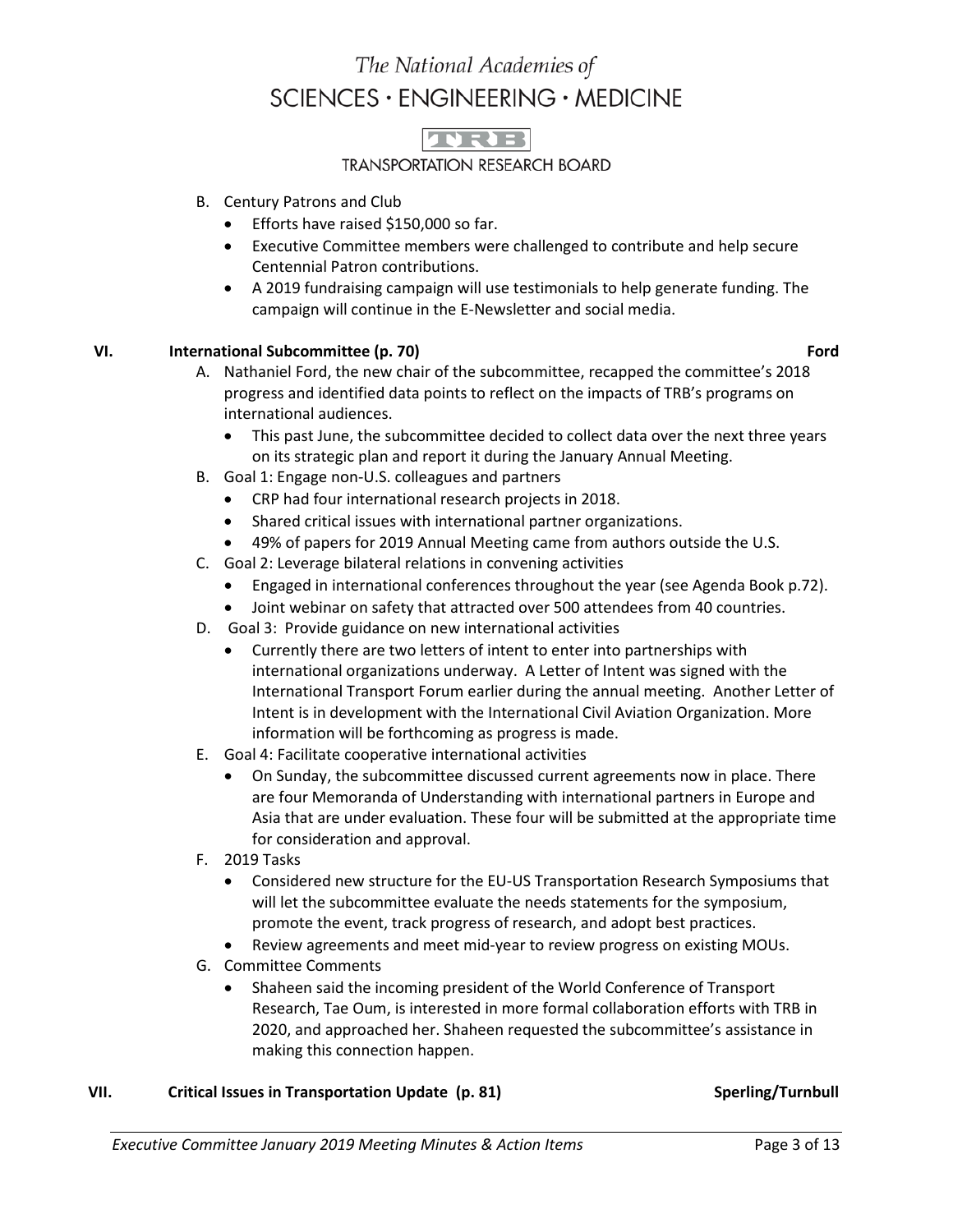## **JURE**

### **TRANSPORTATION RESEARCH BOARD**

- A. Daniel Sperling and Turnbull reviewed the recently released Critical Issues in Transportation 2019 document, noting how it can guide TRB research, policy discussion, and public discourse. They highlighted how the document went through the Academies report review process, making this a robust document.
- B. A press event held two days earlier during the Annual Meeting received modest interest from the media.
- C. Different activities will target different audiences. Seeking input over the next year on how to increase outreach.
- D. Executive Committee was asked to fill out ballot survey before the end of the meeting outlining their top 3 topic areas and top 10 framing questions
	- Pedersen noted that some of the Executive Committee members may be asked in the future to represent TRB at events and discuss the critical issues. He also requested the Young Members Council do additional balloting for their input. Ballot results will help identify what areas are important to focus on.

### **VIII. Strategic Plan Update (p. 12) Sperling/Turnbull**

- A. Sperling spoke on the status of TRB's next strategic plan, summarizing what took place at October's Subcommittee on Planning and Policy Review meeting. The new strategic plan retained the vision and goal of the previous plan with its emphasis on communication and marketing.
- B. Turnbull reviewed the comments from the SPPR's October meeting. SPPR will be examining these and any comments from the Executive Committee at the April SPPR meeting and discussing how to turn these into action items and performance measures. A final draft plan will be presented at June 2019 Executive Committee meeting.

#### **IX. BREAK**

### **X. USDOT Modal Administrators Panel (p. 138) Turnbull**

- A. Brandye Hendrickson, Acting Administrator for the Federal Highway Administration, was moderator for the session.
- B. Mark Buzby, Administrator for the Marine Administrator, summarized the three areas his staff is working on:
	- How to develop a more innovative use of marine highways with the increase of cargo and passenger movement, such as through electric vessels or autonomous operations.
	- How to optimize automation in maritime operations, especially when it comes to safety and interfacing with other vessels that are not automated.
	- Finding the best way to use inexpensive technology to protect merchant vessels in time of war. As merchant vessels are currently unarmed, Buzby requested help from the committee to find ways to transport crew and cargo safely.
- C. Howard Elliott, Administrator of the Pipeline and Hazardous Materials Safety Administration, said that PHMSA is looking for assistance to understand how technology can assist the agency with its limited staff manage. He outlined areas of critical need: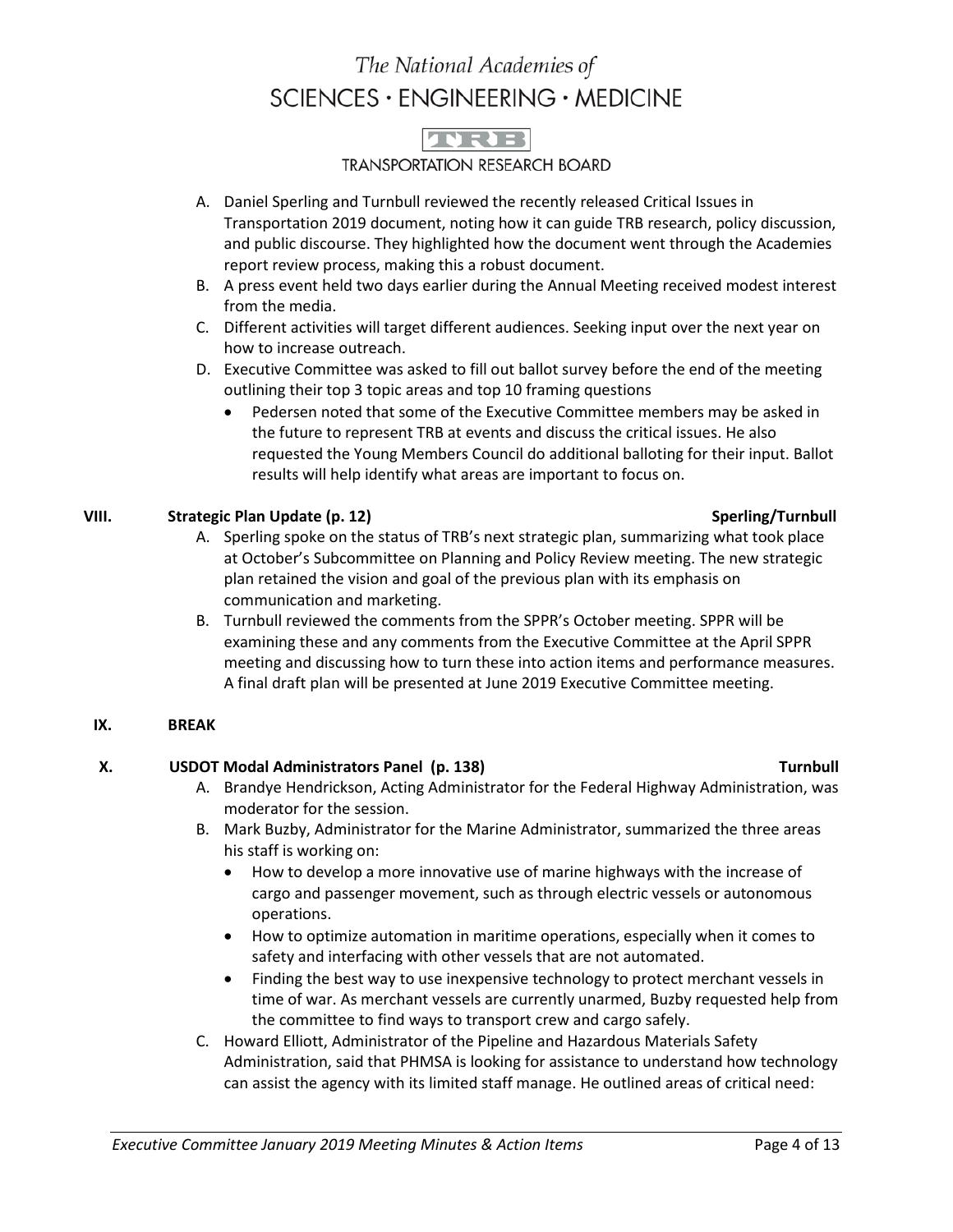## TVRE

### **TRANSPORTATION RESEARCH BOARD**

- Balancing demands of current and emergency work with available resources and becoming more nimble as demands change.
- Increasing the effectiveness of the oversight of state hazmat programs.
- How to create distance learning programs without losing quality of in the classroom.
- How to take new technology and evolve over time.
- Cybersecurity, especially with the potential transportation of hazardous materials in autonomous vehicles.
- Proliferation of lithium batteries and how to transport them safely.
- Finding a technology solution for compliance when shipping hazardous materials through UPS or FedEx.
- PHMSA's role in regards to shipping using autonomous vehicles.
- D. Raymond Martinez, Administrator of the Federal Motor Carrier Safety Administration, outlined his agency's four priority areas:
	- Electronic logging devices, which have received a lot of interest and press because of the decision to make their use mandatory. Recent data shows hours of service violations have decreased by 48% over the last year.
	- The crash preventability demonstration program, which allows drivers and carriers to remove crashes from records if they were not preventable. This is now under trial.
	- Compliance, Safety, and Accountability program, which it has been working on with TRB. The National Academies released a report on the program in June 2017, and FMCSA fully accepted the National Academies' recommendations.
	- Introduction of autonomous vehicles very few in the public think about it in commercial motor vehicle context. Martinez wants to make sure oversight is not done in a heavy-handed way. Wants to work with TRB to make sure the U.S. maintains its leadership role in the technology's development.
- E. Keith Nelson, Office of the Assistant Secretary for Research and Technology, Senior Advisor to the Secretary, said it is looking to merge OST-R with the Office of the Under Secretary of Transportation for Policy (S-3) in the FY 2019 budget. OST-R has four research principles:
	- Avoid pitting safety and mobility in conflict. Make performance-based regulations rather than prescriptive measures.
	- Focus on market failures. See where a market is failing and have government step up.
	- Maximize value and avoid duplication.
	- Focus on projects about economic impact and regulatory reform, permitting reform, performance and safety-based rules, impact of value capture, asset recycling, improving mobility of freight, feasibility of microtransit, mobility and underserved communities, and cybersecurity.
	- OST-R has also established a multimodal working group around automated vehicles and 11 other cross-modal topical working groups now in the early stage: systemic safety, human factors, state of good repair, environmental stewardship, economic competiveness, emerging and enabling technology, mobility innovation,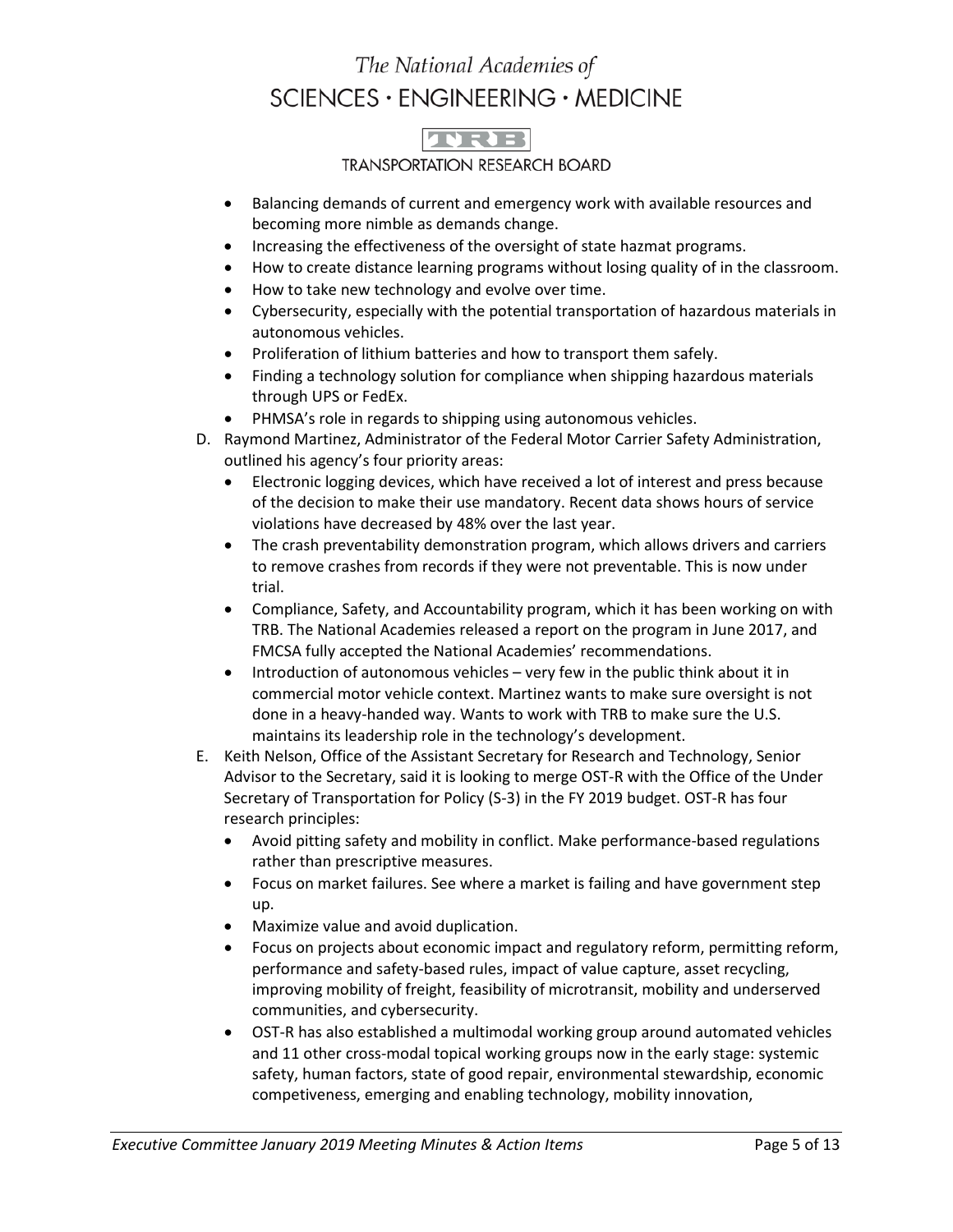

#### **TRANSPORTATION RESEARCH BOARD**

cybersecurity, tech transfer, evaluation/performance measurement, and data research.

- F. Modal administrators were asked to summarize how TRB can help their missions
	- Buzby wants help with cybersecurity issue as it impacts all the modes.
	- Elliott stated that he wants TRB's thoughts and ideas on how to accelerate transformational technology in order to take the next step in safety.
	- Martinez is looking for opportunities to become more of a data-driven organization and be more efficient; he wants a close relationship and more conversations with TRB throughout the year.
	- Nelson would take any support for crosscutting groups and priority areas, especially when keeping them up to date.

### **XI. CHAIR'S LUNCHEON –Washington Convention Center, Ballroom AB.**

Speakers, Norman R. Augustine and Norman Y. Mineta. Respectively, the chair and member of Future of the Interstate Committee.

### **XII. Briefing by Derek Kan, U.S. Department of Transportation Under Secretary of Transportation for Policy**

Kan discussed the Administration's position regarding infrastructure policy.

#### **XIII. Policy Session on Rural Transportation Issues (p. 147) Turnbull**

- A. Steve Andrle, Program Manager, SHRP 2 Naturalistic Driving Study Safety Data and Public Transportation, Technical Activities Division provided an overview of standing committees, recent CRP projects, 2018 Annual Meeting sessions, and past and future convening activities with rural themes.
- B. Stephan Parker, TRB Senior Program Officer, discussed the workshop on rural issues that was about to be held following the 2019 Annual Meeting. This is the third such workshop.
	- The goal for the research team is to put together a rural research roadmap. Rather than prioritizing items, the roadmap will likely have a menu of thematic areas in each of the research topics.
	- The roadmap will not belong to one group or committee, even though it originated in an NCHRP panel.
	- The AASHTO Special Committee on Research and Innovation, NCHRP's governing board, allocated money for rural transportation issues in March 2018. So far, the research team has delivered seven research statements for consideration, which are out for balloting. Action will be taken in April 2019.
- C. Panel Presentations
	- **Economic Well-being Community Community Community Community Community Community Community Community Community** Community Community Community Community Community Community Community Community Community Community Community
		-
		- o Carrie Kissel, Associate Director for the National Association of Development Organizations (NADO)'s Research Foundation, explained how the term "rural" does not refer to one definition and described trends in population, demographics, unemployment, and poverty levels. According to Kissell, when it comes to transportation, regional planning and development organizations say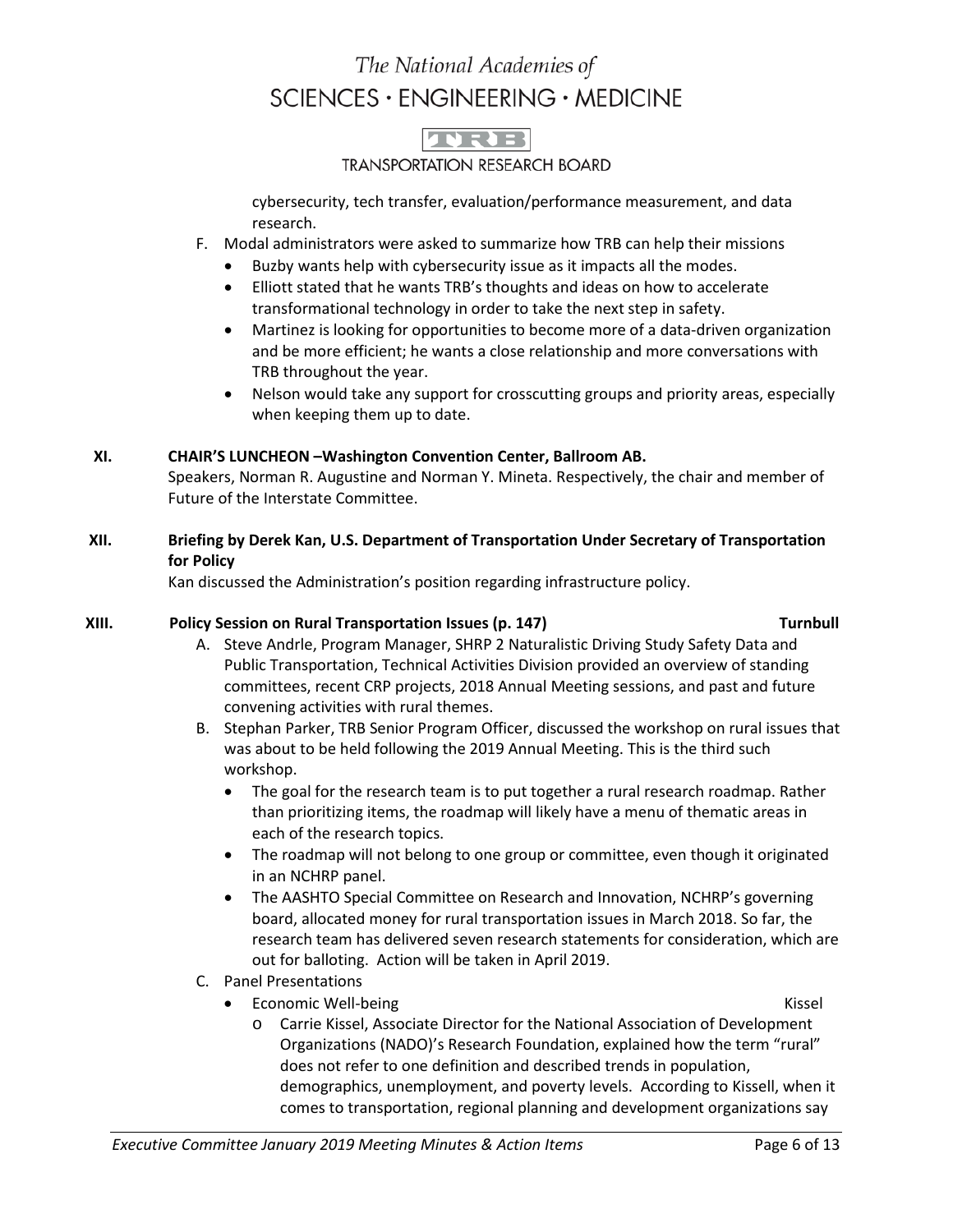# **ADRIE**

#### **TRANSPORTATION RESEARCH BOARD**

the top priorities are maintaining existing systems and services, economic development, resilience, and safety.

- o Moving forward, Kissel said there was a great deal of research underway on advanced technology in different sectors that could be applied to transportation, such as telecommunications/remote operations in mining and agriculture, broadband coupled with additive manufacturing, and climate change adaptation and mitigation.
- Social Wellbeing Schauer Schauer Schauer Schauer Schauer Schauer Schauer Schauer Schauer Schauer Schauer Schauer Schauer Schauer Schauer Schauer Schauer Schauer Schauer Schauer Schauer Schauer Schauer Schauer Schauer Sch

- o Peter Schauer, Principal, Peter Schauer Associates, discussed how the rural transportation problem, except in the cases of bridges, is not a transportation infrastructure issue but a human factors problem. Rural areas have the same concerns as urban areas, except they are spread out.
- o Higher suicide rates in rural areas are the leading indicator of a lack of wellbeing. Schauer said there is a need for accurate data on medical appointment no-shows because of a lack of transportation and making health care providers aware of the problem; demonstrating the benefits of a rework of medical intake forms to inquire about transportation needs; and making Rural Transit Assistance Program training available to private non-emergency medical transportation providers.
- **Executive Committee comments** 
	- o Investing in transportation along with regional planning may prevent jobs from leaving rural areas.
	- o Different states have different challenges regarding rural communities. Political divides between rural and urban areas are also creating challenges.
	- o As Metropolitan Planning Organizations often have rural areas in their boundaries, they need to think more about rural communities and aligning transit with rural areas.

#### XIV. **Break for Evening**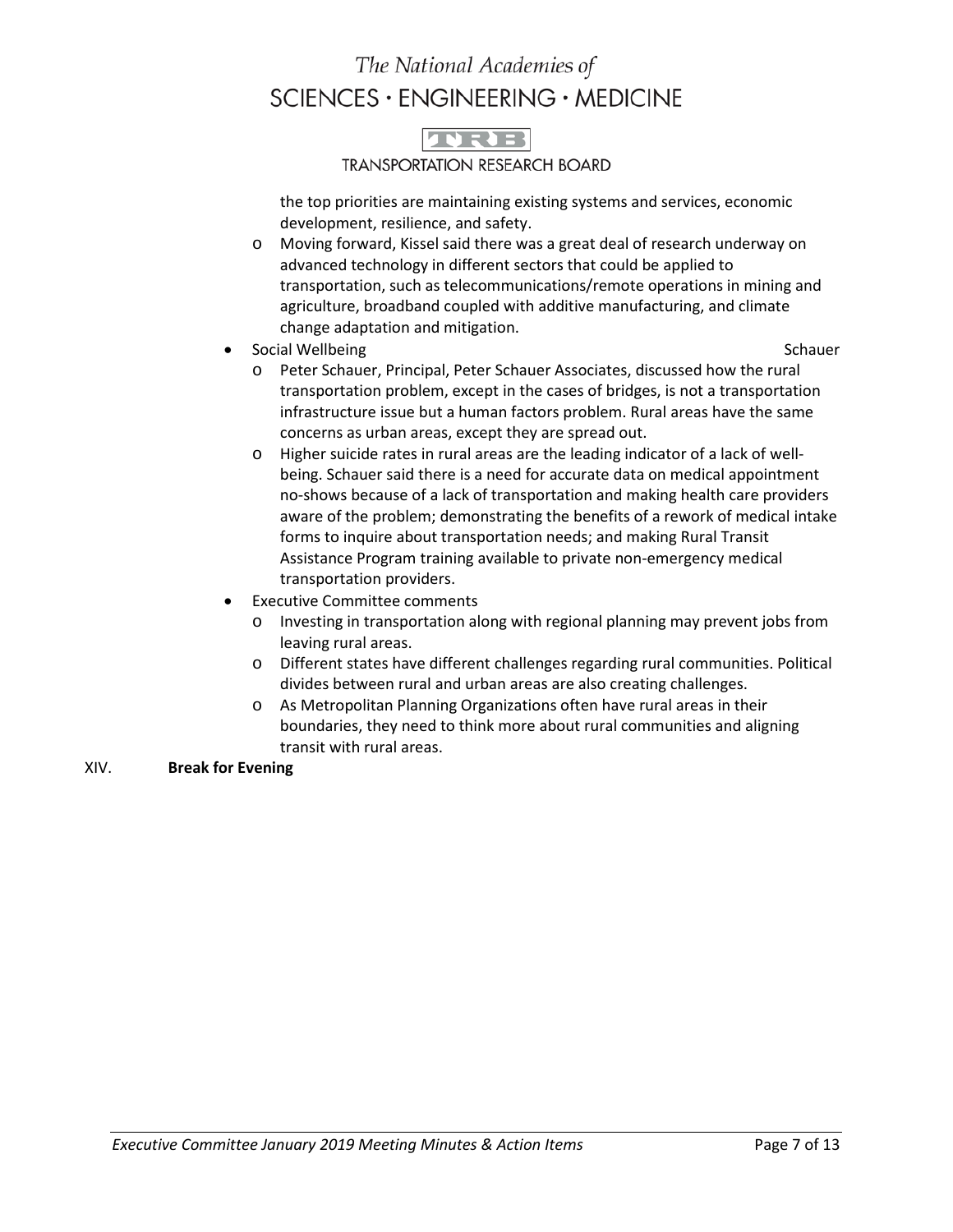

**TRANSPORTATION RESEARCH BOARD** 

#### *January 17, 2019*

#### **XV.** Summary and Discussion of Special Policy Turnbull and Turnbull and Turnbull

- A. [Breakout Session Report on The Big Picture](http://onlinepubs.trb.org/onlinepubs/ExComm/19-01-Hendrickson.pdf) (Chris Hendrickson, Rapporteur)
	- Key themes
		- o Sparseness
		- o Multiple distinct mobility problems
		- o Numerous inefficient or absent mobility services
		- o Lack of available resources
	- Potential actions
		- o Develop synthesis or guidance documents on broadband fiber optics on right of way, tele-health, alternatives for health product delivery, and data sharing
		- o Develop consensus or advisory studies on encouraging efficient mobility as a service in rural areas and effectiveness of drug zero tolerance policies
		- o Include international comparisons.
- B. [Breakout Session Report on Social Wellbeing](http://onlinepubs.trb.org/onlinepubs/ExComm/19-01-Shaheen.pdf) (Susan Shaheen, Rapporteur)
	- Key themes
		- o Well-being means healthy, happy, and prosperous individuals and groups
		- o Problems are the same as in urban areas but are more spread out in rural areas
		- o Focus on people at all levels
	- Potential strategies involve people, technology, or policy/funding. These strategies could inform research into what the range of options could be.
		- o People Volunteer ride-service options
		- o Technology "Dial-a doc"; access to goods from Amazon and their impact on physical stores; barriers to technology
		- o Policy pooled versus siloed funding for rural transportation; benefit cost analysis to determine when agencies should no longer invest in a specific location.
- C. [Breakout Session Report on Economic Wellbeing](http://onlinepubs.trb.org/onlinepubs/ExComm/19-01-Hu.pdf) (Jack Hu, Rapporteur)
	- Key themes
		- o Economic resilience
		- o Access to jobs, health care, and education
		- o Role of multimodal transportation
		- o Underserved populations
	- TRB could act as a convener of focus groups on:
		- o Community visioning
		- o Social scientists and economic development specialists
		- o Role of technologies such as broadband, automation, and connectivity
		- o Role of small scale, customized fabrication and manufacturing
		- o Sharing economy
- D. Executive Committee Discussion
	- Several committee members said that hard decisions may be needed when deciding which areas are worth the support and whether relocation may be a better solution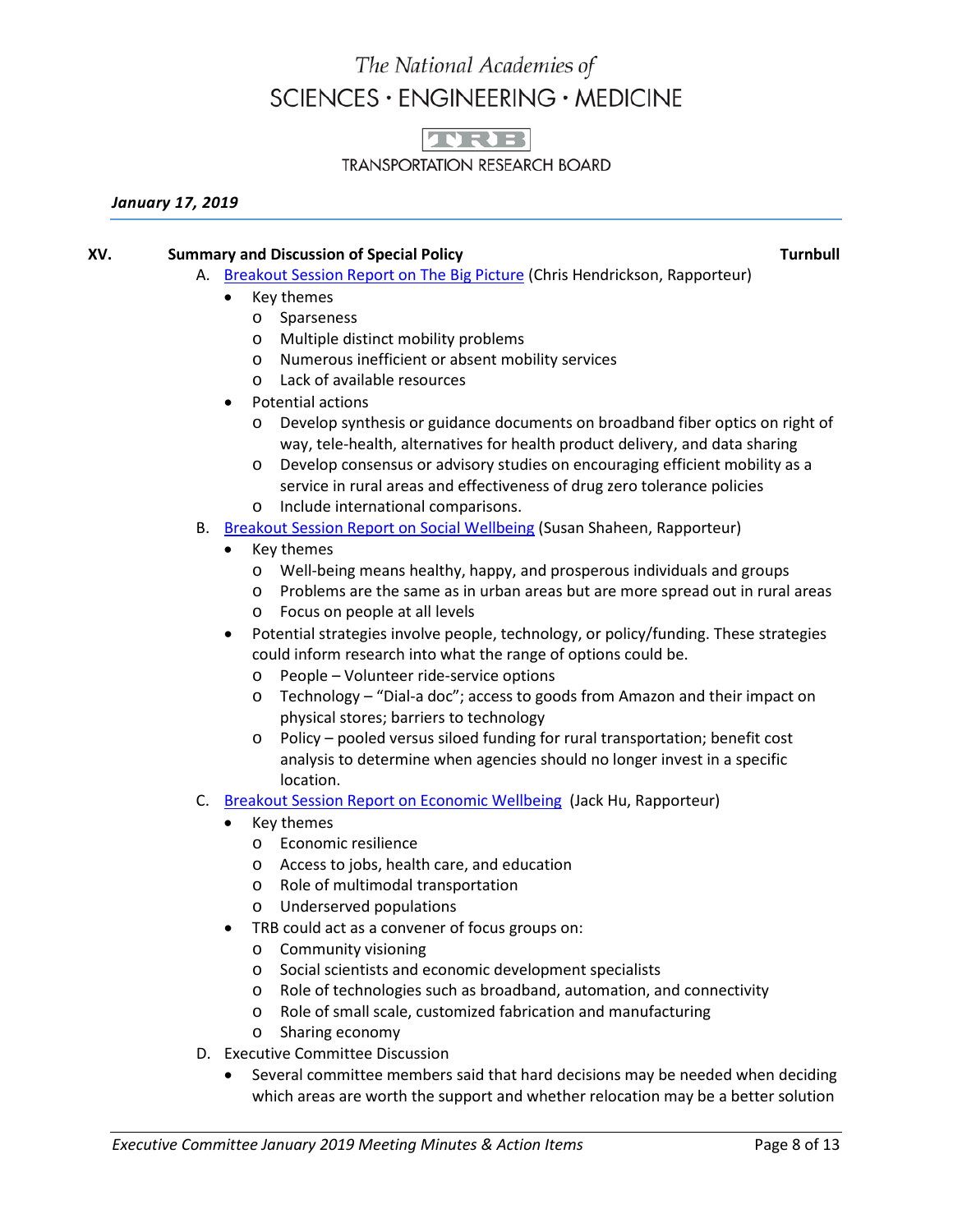

**TRANSPORTATION RESEARCH BOARD** 

than propping up systems. This may require a structured system or assessment tool necessary. There was a question about which is the best group to make the decision.

- Examination of how transportation dollars are spent may counter argument that most money goes to urban areas.
- International comparison may highlight current U.S. problems.
- Research suggestions for TRB
	- o Policies on incentives for people to relocate and how different levels of governments are making these types of policy decisions differently.
	- o Non-emergency medical transportation and medical institutions funding transportation, i.e., why people are missing their medical appointments.

### **XVI. Future Policy Session Topics (p. 160) Houston**

### $\triangleright$  Approved: The Executive Committee selected distraction for the June 2019 policy session with some re-scoping based on the discussion.

### **XVII. Technical Activities Council Report (p. 170)**

- A. Council Report **Park** 2004 **Park** 2004 **Park** 2004 **Park** 2004 **Park** 
	- TAC embarked on strategic alignment a year ago. At this stage, there are recommendations from Technical Activities through small group activities and TRB staff on ways to create a sustainable process for committees. More decisions will come at the June Technical Activities Council meeting with the roll out next January.
	- The spotlight theme for next year's TRB Annual Meeting is *Century of Progress: Foundation for the Future.*
- B. TRB Annual Meeting Brach Brach Brach Brach Brach Brach Brach Brach Brach Brach Brach Brach Brach Brach Brach
	- Total verified attendance at the 2019 TRB is 13,378.
	- Notable events
		- o U.S. DOT Secretary Chao spoke Monday.
		- o Future of the Interstate report featured at the Chair's Luncheon. There also was a special session after the luncheon with committee members, the Chamber of Commerce, and others, including a discussion.
		- o Critical Issues of Transportation 2019 press event.
		- o Moving posters to Hall A in order to expand the Exhibit Hall to accommodate the automated vehicle demo area.
	- Exhibit Hall
		- o New Connected and Automated Vehicle demo area with Keolis automated bus, Ford automated vehicle, and USDOT Automated Vehicle 3.0.
		- o TRB Live! theaters added where patrons and exhibitors could make presentations.
		- o Photographers took free professional headshots, which were popular.
	- TRR Journal
		- o Papers are published faster because of the partnership with SAGE. About 50 papers published before this year's Annual Meeting.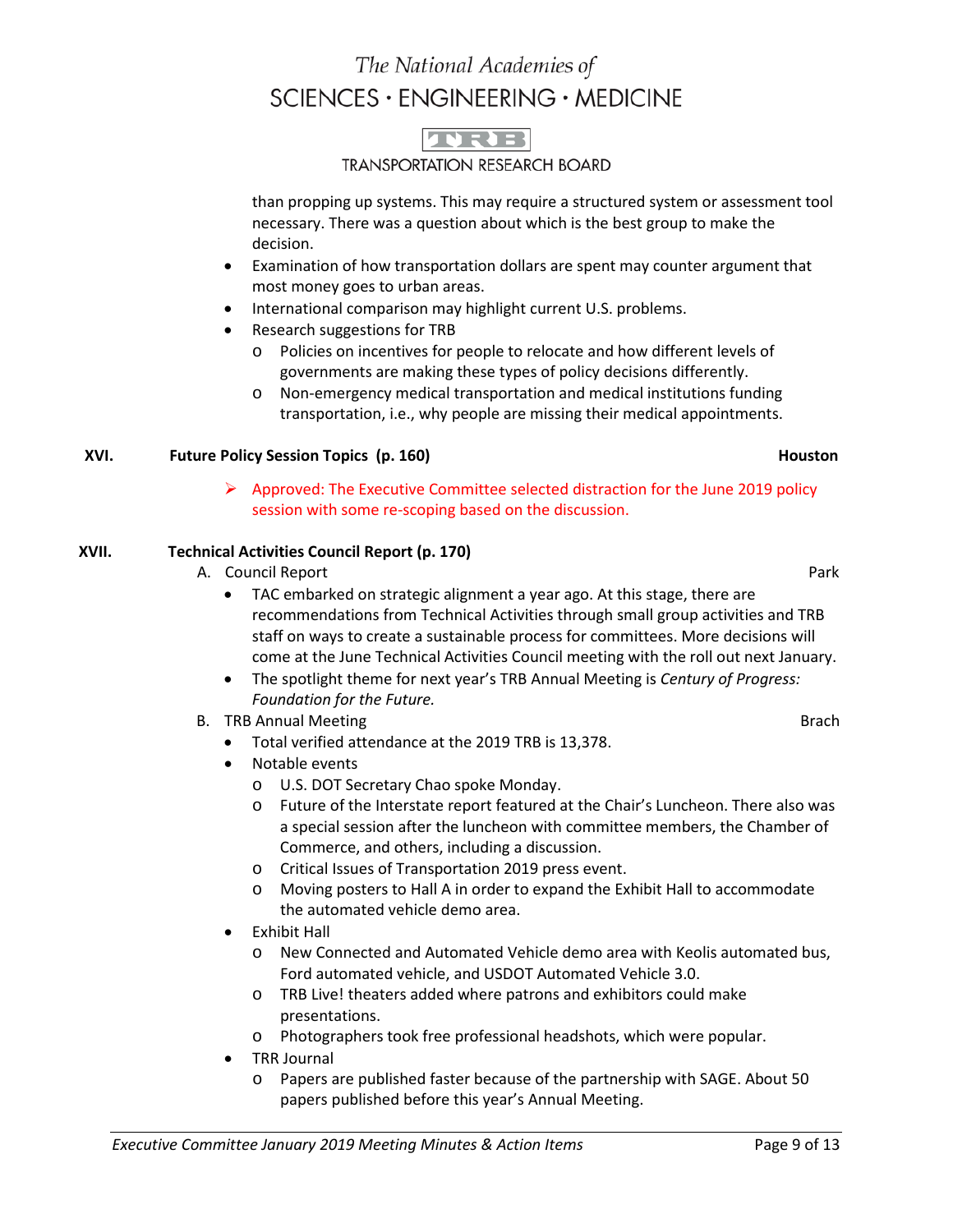## TVRTER

#### **TRANSPORTATION RESEARCH BOARD**

- o TRR can now measure non-academic citations/mentions in newspapers, social media, and government and industry policy document.
- o Focus group met on Wednesday.
- C. SHRP 2 Safety Database Brach Brach Brach Brach Brach Brach Brach Brach Brach Brach Brach Brach Brach Brach Brach Brach Brach Brach Brach Brach Brach Brach Brach Brach Brach Brach Brach Brach Brach Brach Brach Brach Brac
	- Naturalistic Data Study database used in ~300 studies. Largest such database in the world.
	- TRB is working with FHWA, AASHTO, and others on long-term stability and availability of the data.

### **XVIII.** Cooperative Research Programs (p. 174) **Hedges Henry Henry Henry Henry Henry Henry Henry Henry Henry Henry Henry Henry Henry Henry Henry Henry Henry Henry Henry Henry Henry Henry Henry Henry Henry Henry Henry He**

- A. Chris Hedges described the "year of change" for NCHRP
	- Reorganization of the AASHTO governing body.
	- Initiation of a new NCHRP communication plan.
	- Funding for implementation support.
	- New impact reports.
	- New funding for off-cycle requests when an immediate need arises.
	- Quick turnaround workshops on rural transportation issues.
- B. TCRP organized its first TCRP Day with events at the Keck Center and around the country. It also released innovative dissemination products, like a video on college transit pass systems.
- C. ACRP launched the ACRP IdeaHub and hosted the first ACRP Insight events, which are the model for the rural research workshop.
- D. In BTSCRP's first full year of operations, it awarded its first research contracts.
- E. The American Association of Motor Vehicle Administrators signed an agreement with TRB for a project on projected future scenarios based on current social and technological trends, which may lead to other projects.
- F. The CRP 2.0 initiative is now underway
	- Business process review under development.
	- New systems for people, project, and portfolio management.
	- Integration of Synthesis and IDEA programs, centralization of publishing services, and centralization of travel support.

### **XIX. Marine Board (p. 179) Comstock**

- A. Edward Comstock detailed the takeaways from the two focus session topics at the Marine Board Fall Meeting in November: Future Marine Navigation Technology: Advantages and Challenges and Paths Towards Zero Emissions Shipping Operations.
	- With regards to the focus session on navigation technology, TRB could help create future architecture for navigation issues, like a Minding the Helm 2.0 study.
- B. Spring meeting in Paducah, KY, will examine inland barging, institutional resilience factors, system infrastructure challenges and opportunities, and commercial challenges and opportunities.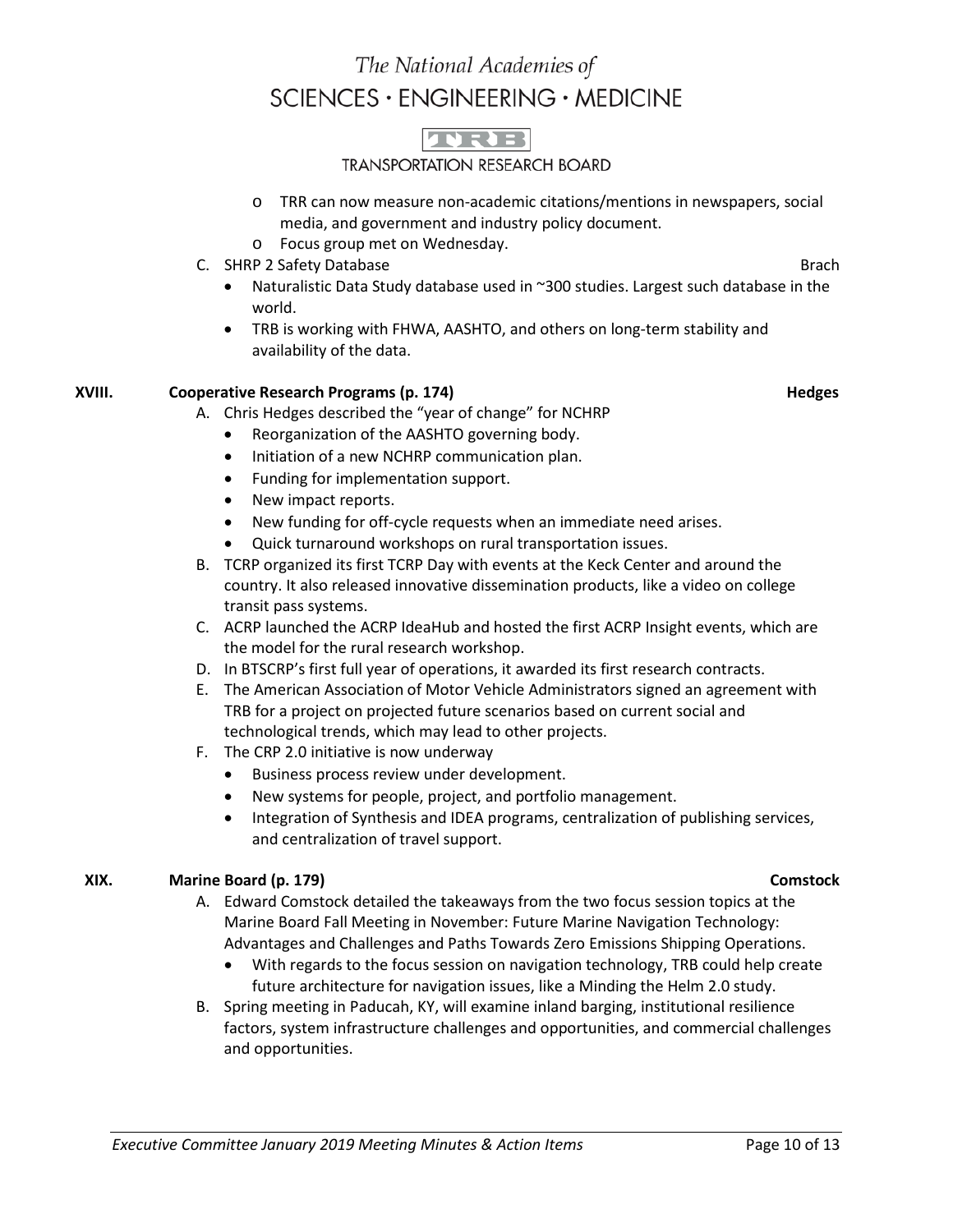

**TRANSPORTATION RESEARCH BOARD** 

- C. Planning for the fall meeting in Woods Hole this November is now underway. The organizers are considering two focus session on autonomous shipping and offshore wind energy.
- D. Executive Committee members suggested TRB could look into sulfur requirements and batteries.

### **XX. Inclusion and Diversity**

- A. TRB Division Committee Report (p. 198) Hanson
	- After summarizing the committee's activities in 2018, Susan Hanson said that the data shows that progress is being made toward increasing inclusion and diversity, especially in the makeup of CRP panels.
	- Progress has accelerated over the past five years.
	- More needs to be done for the African Americans, Hispanic Americans, and American Indian and Alaskan Native communities where the increases are not as large as with other groups.
	- Chris Hendrickson is taking over as chair of the committee.
- B. Inclusion & Diversity Special Committee (p. 213) Lewis

- Carol Lewis stated that the Inclusion & Diversity plan was approved last year and she is pleased with progress so far.
- Anecdotal evidence indicates that people feel there is more inclusion at this year's Annual Meeting, so the special committee is working to get more people onto committees and to update their MyTRB account.
- Now developing language in Request for Proposals asking for a description for how contractors would include diversity into their products and practices. There are also plans this year for a fact sheet and webinar with tips when submitting competitive RFPs.
- This year, it wants to incorporate more mentoring and peer-to-peer relationships.
- Moving forward, the committee will look for intersections with Academies-wide Inclusion & Diversity initiatives, as well as develop goals for 2019.
- C. Minority Student Fellows (p. 224) C. C. Minority Student Fellows (p. 224)
	-
	- Karen Febey listed the program's 2018 accomplishments and program sustainability now that it is in its  $10^{th}$  year.
	- There is a specific initiative to make fellows friends of committees by identifying their interest and signing them up.
	- In a summary of the program over the past 10 years, Febey said that 90% of Fellows attended their first TRB Annual Meeting through the program. Many of those also made their first conference presentation. Twenty-two current and former Fellows are CRP panel members, friends of committees, or committee members.
- D. Young Members Council (p. 231) Ivanov
	-
	- Nikola Ivanov said that the YMC is determining what the difference is between YMC at the TRB level and the individual group councils.
	- On the group level, young member councils will continue to engage young members in their individual groups by organizing sessions, webinars, etc. that are tailored to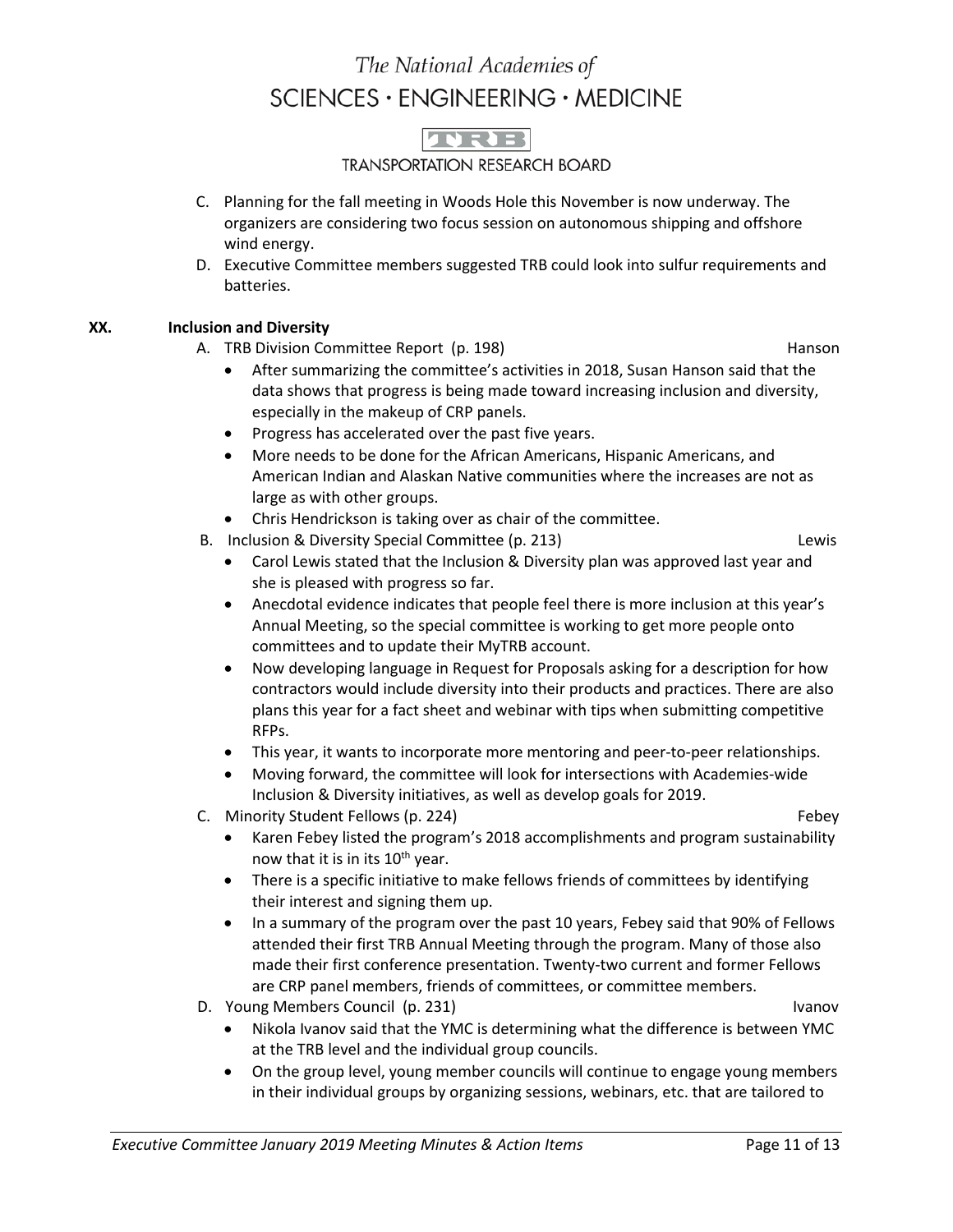

#### **TRANSPORTATION RESEARCH BOARD**

young members or where young members are presenters. They will also identify committees in need of young members and make sure young members integrate into the committee structure.

- At the TRB level, YMC will formalize input guidance and relationship with TRB leadership, TAC, and Executive Council.
	- o Discuss critical issues and TRB organizational challenges and provide more a unified input into those activities.
	- o Act as a knowledge exchange forum for individual group Young Member Councils.
	- o Organize cross-cutting sessions, workshops, and webinars.
- YMC is also establishing a different way of communicating between council members to preserve knowledge across the years.
- YMC is currently garnering individual committee support for a crosscutting Energy Ideathon that could be held in a session at the 2020 Annual Meeting. The format is not pinned down as of yet.
- E. Executive Committee Discussion
	- In response to a question about outreach, Executive Committee members were asked for their knowledge of organizations like the Conference of Minority Transportation Officials (COMTO) to help increase representation of groups that have lower percentages to reach out directly. As one venue for outreach, AASHTO is standing up a community of practice among states that are working with Native Americans.
	- One suggestion was to join the Fellows reception with other young member receptions so the Fellows aren't separated.
	- Committee members recommended TRB consider engaging those minority students not at a historically black college or similar institution and think about collecting metrics for first-born college students.

### **XXI. Consensus and Advisory Studies (p. 232) Menzies**

- A. Menzies provided an update of the division, summarizing the completed studies since June 2018, the ongoing studies, and potential studies currently in the FAA Reauthorization Act, Water Resource Development Act, and U.S. Coast Guard Reauthorization.
- B. Menzies also described four potential self-initiated studies to determine if there is interest and any potential for sponsorship. The Executive Committee was asked for their comments on the proposed studies.
	- A majority of the comments from the Executive Committee supported the potential study on transportation workforce issues and transformational change. Those commenters stated that the study could be in relation to automated vehicles or cybersecurity.

#### **Next meeting takes place June 19-20, 2019, in Woods Hole, Massachusetts.**